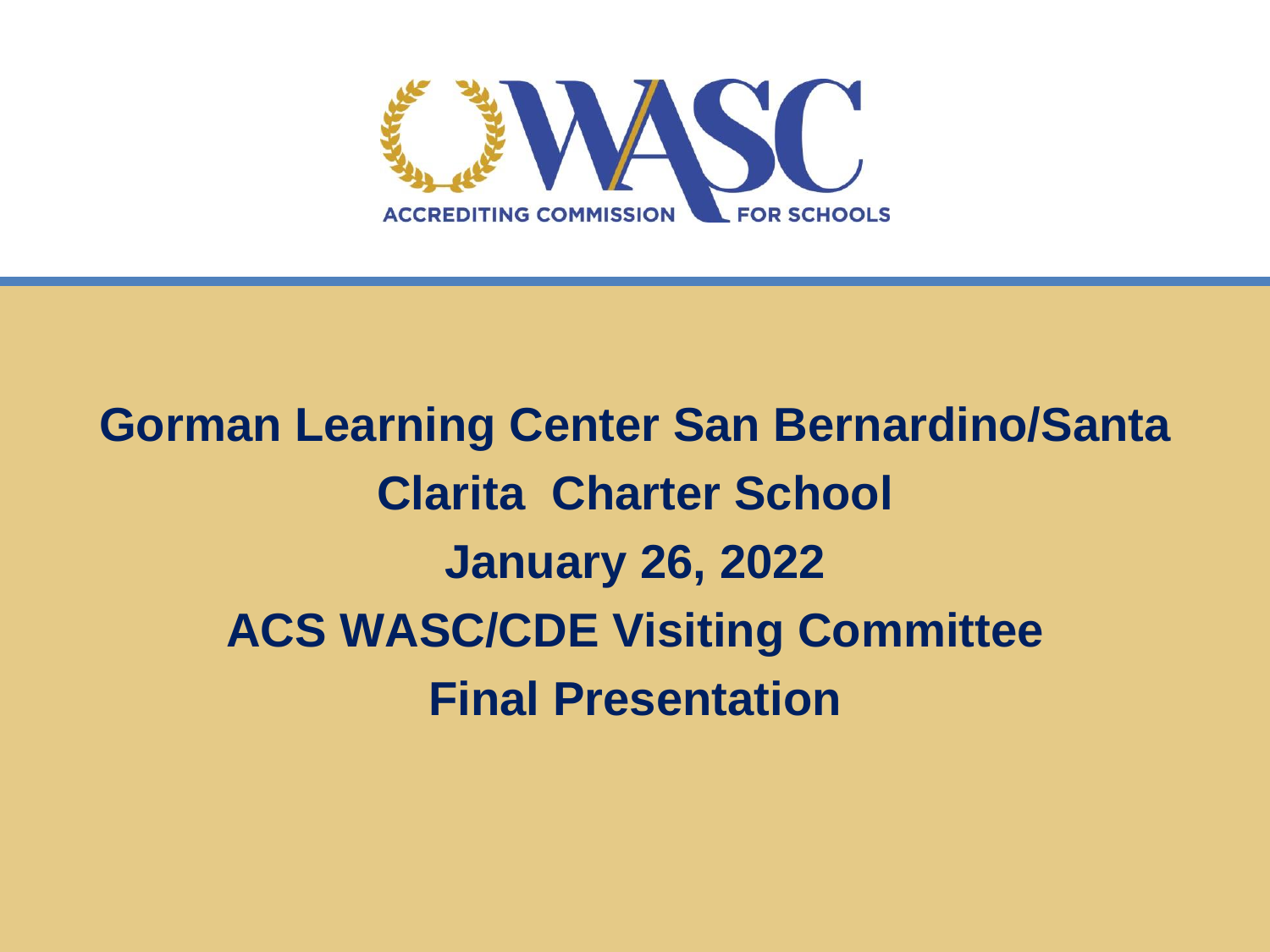

- **How do you know that all students are achieving based on our schoolwide student goals and academic standards?**
- **Is the school doing everything possible to support high achievement for all its students?**

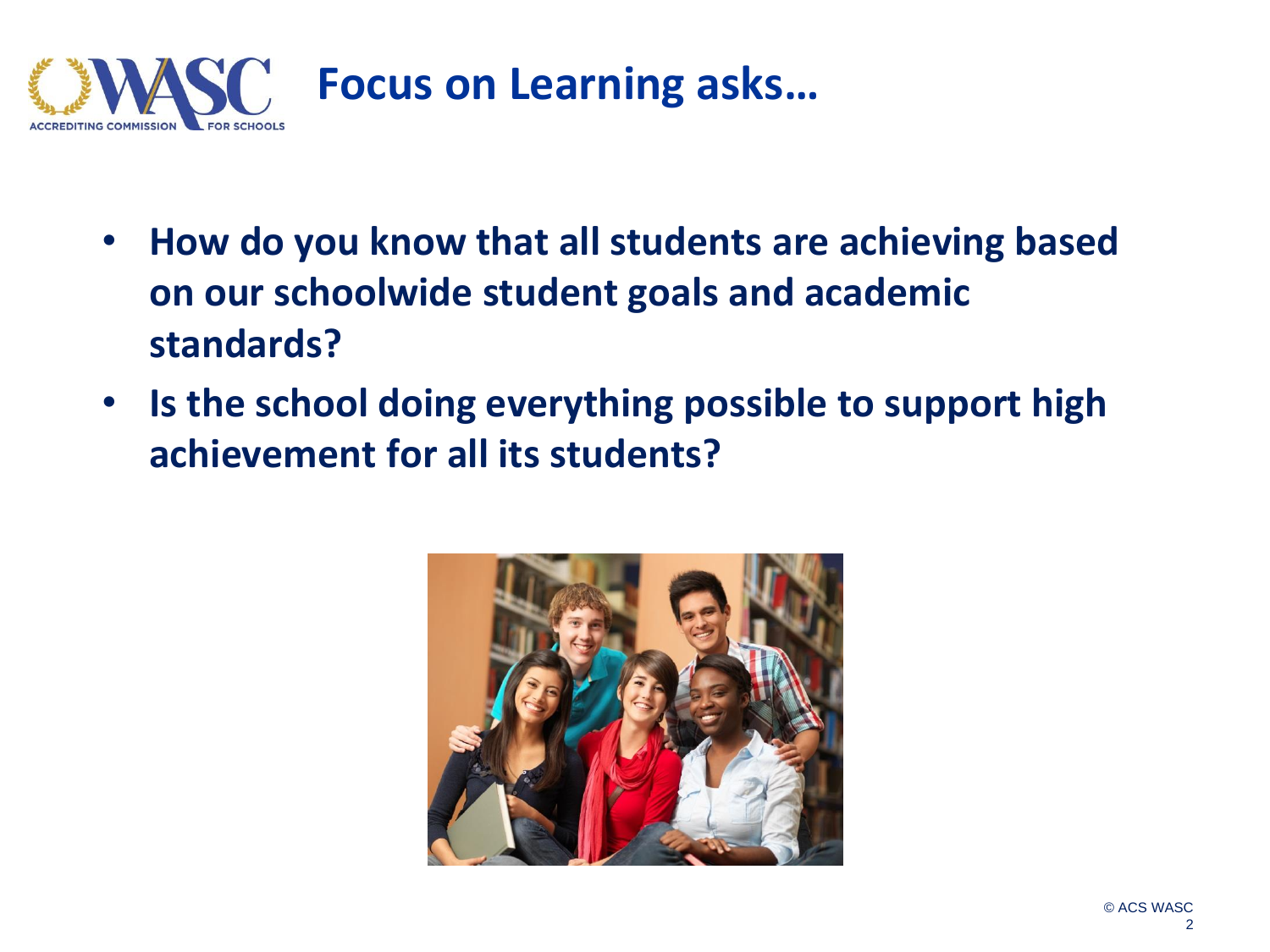

# **Organization: Vision and Purpose, Governance, Leadership, Staff, and Resources**

## **Areas to Celebrate**

- The school provides a solid procedure for gathering and maintaining materials for students, which allows instructional materials to be in the hands of students in a timely manner.
- The leadership team provides clear internal accountability measures between staff and the financial team to ensure budget is allocated appropriately among all departments and needs to support student learning
- Highly dedicated staff provide personalized learning to meet the needs of the whole child by providing individualized attention to the interests and needs of each student
- The school provides various forms of internal communications that are clear and consistent to ensure stakeholders are able to support their students

- Continue to find opportunities to involve stakeholders, parents, students, staff, in the understanding and commitment to the vision, mission, and schoolwide learner outcomes
- Develop and measure the offerings of professional development provided to staff and how it correlates with teacher practice and parent exposure and the the impact it has on student learning
- Continue to involve stakeholders in the review of long-range planning and resource allocations related to the vision, mission, and SLOs of the school to collectively unite your community in its long term sustainability

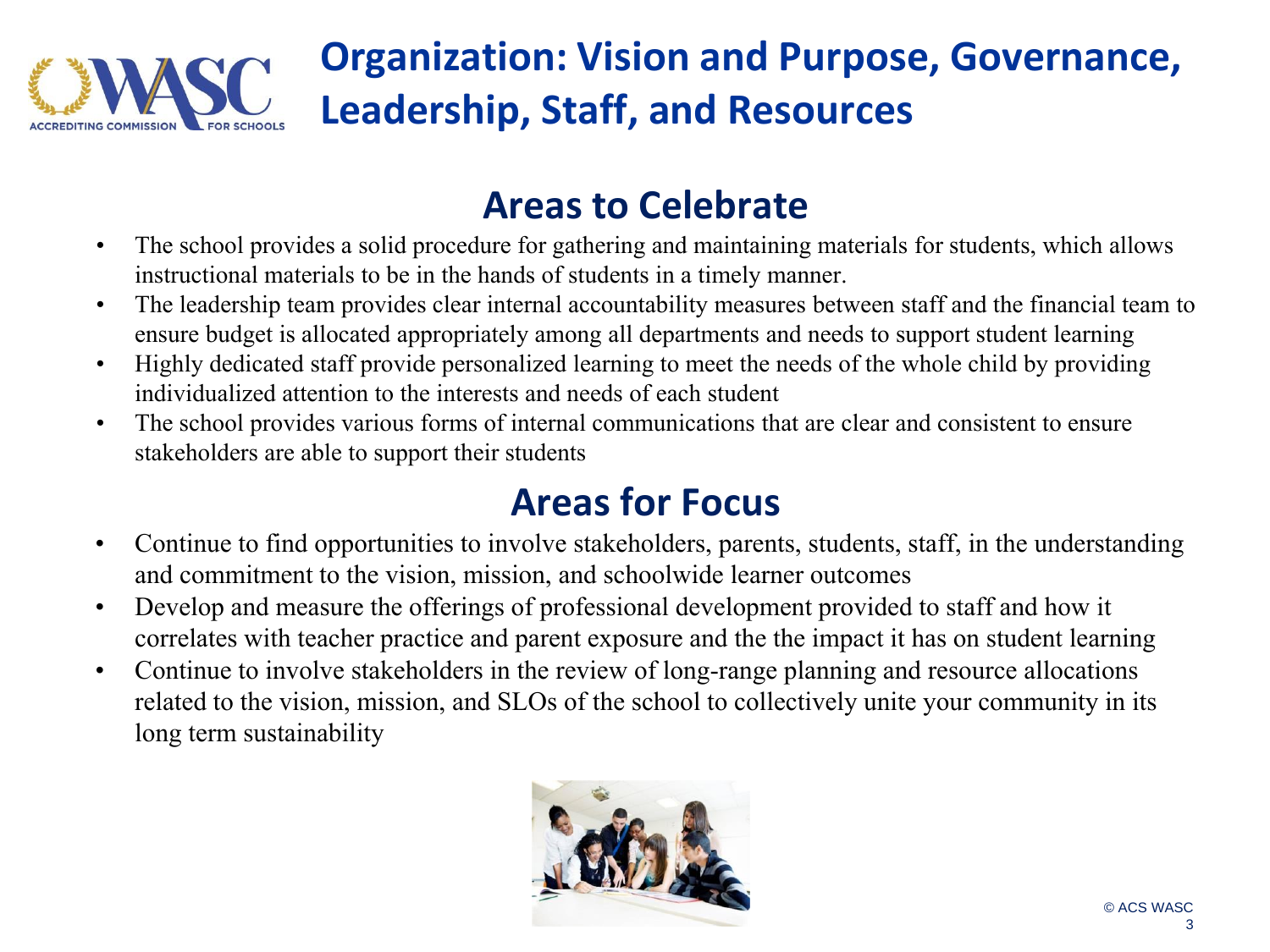

#### **Areas to Celebrate**

- Offers personalized learning through a variety of customized, relevant, and coherent curriculum options.
- Ensures curriculum and learning are aligned to CCSS through the use of the Standards Tracking Worksheets, simplified "I Can" Standards, and the availability of Subject Expert Teachers.
- Offers a full set of in house A-G curriculum options and several CTE courses to allow students to make appropriate choices and pursue a full range of realistic college and career options.

- Engage with community partners, articulate with colleges and technical schools, and increase visibility of counselors to facilitate post-high school transitions.
- Build a system to track graduates to learn about the effectiveness of the curricular program.
- Survey student interest and continue to build upon in-house complete CTE Pathway offerings.
- Develop a systemized process to review and revise A-G classes to ensure they remain relevant and rigorous.
- Ensure college and career readiness curriculum is aligned with SLOs and the school's vision of developing 21st century learners.

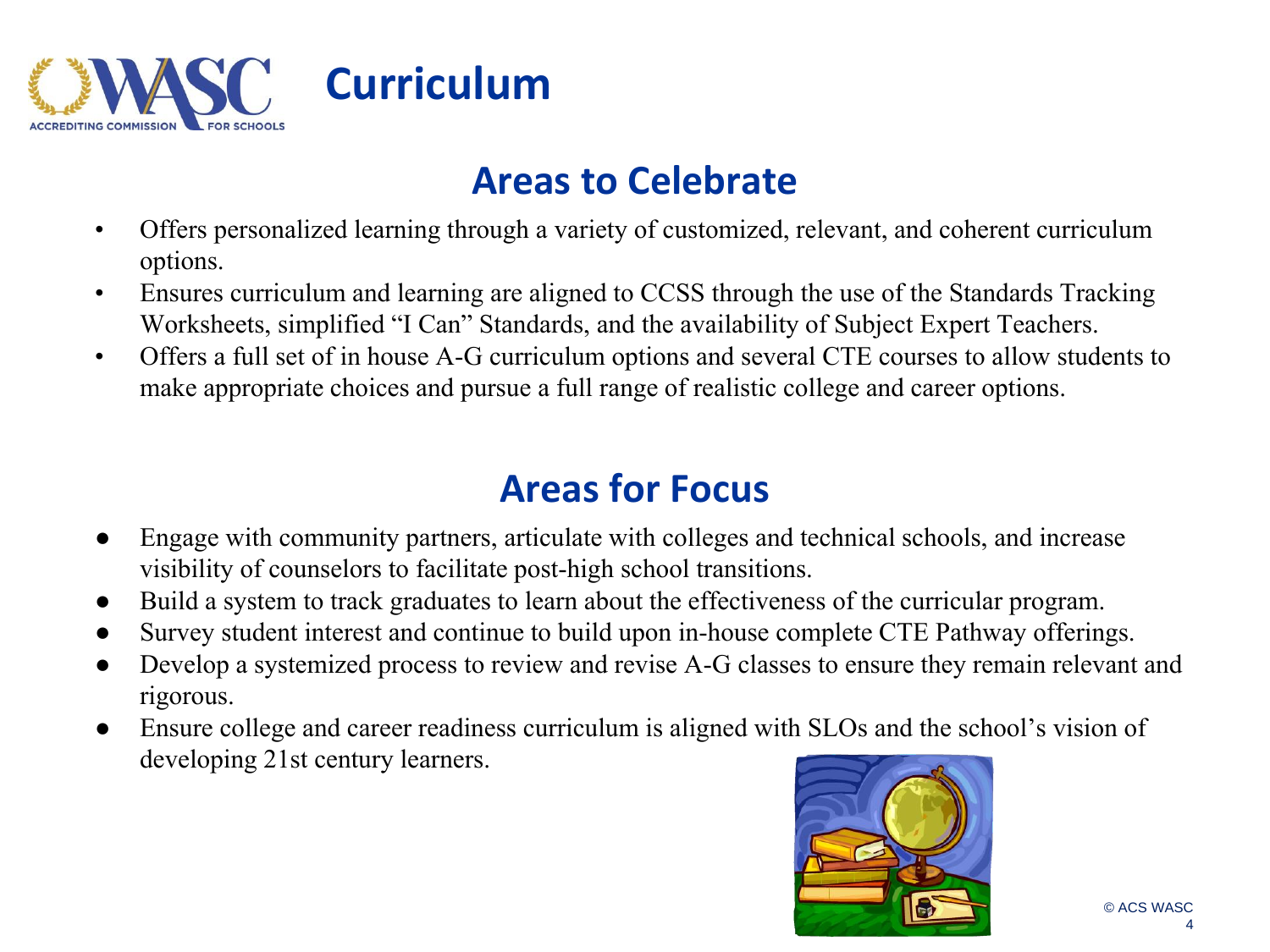



## **Areas to Celebrate**

- Strong and deep relationships between the PLT, parents and students, allow for the development of high quality, Personalized Learning Plans for every student K - 12.
- The vast curriculum provides a high degree of choice and customization for every student.
- Students have access to a host of resources through tutoring, Resource Center and community vendors
- Resource Centers provide opportunities for student engagement, collaboration, team-building, social skill development and community in which they demonstrate real-life skills.
- Numerous Career Technical Education courses provide students with opportunities to pursue potential career interests.
- Access to guidance counselors ensure students know and understand requirements for college and career goals.

- Continue to develop a cohesive process or tool to aid new PLTs in better understanding all of the curriculum available to students.
- Strengthen college and career support for students, by providing increased access to more guidance counseling staff.
- Establish stronger rubrics for parents and new PLTs that would enhance teaching confidence and ensure students are engaging in challenging curriculum.
- Establish CTE Pathways that include community opportunities for students to engage in internships, mentoring programs or career skill development.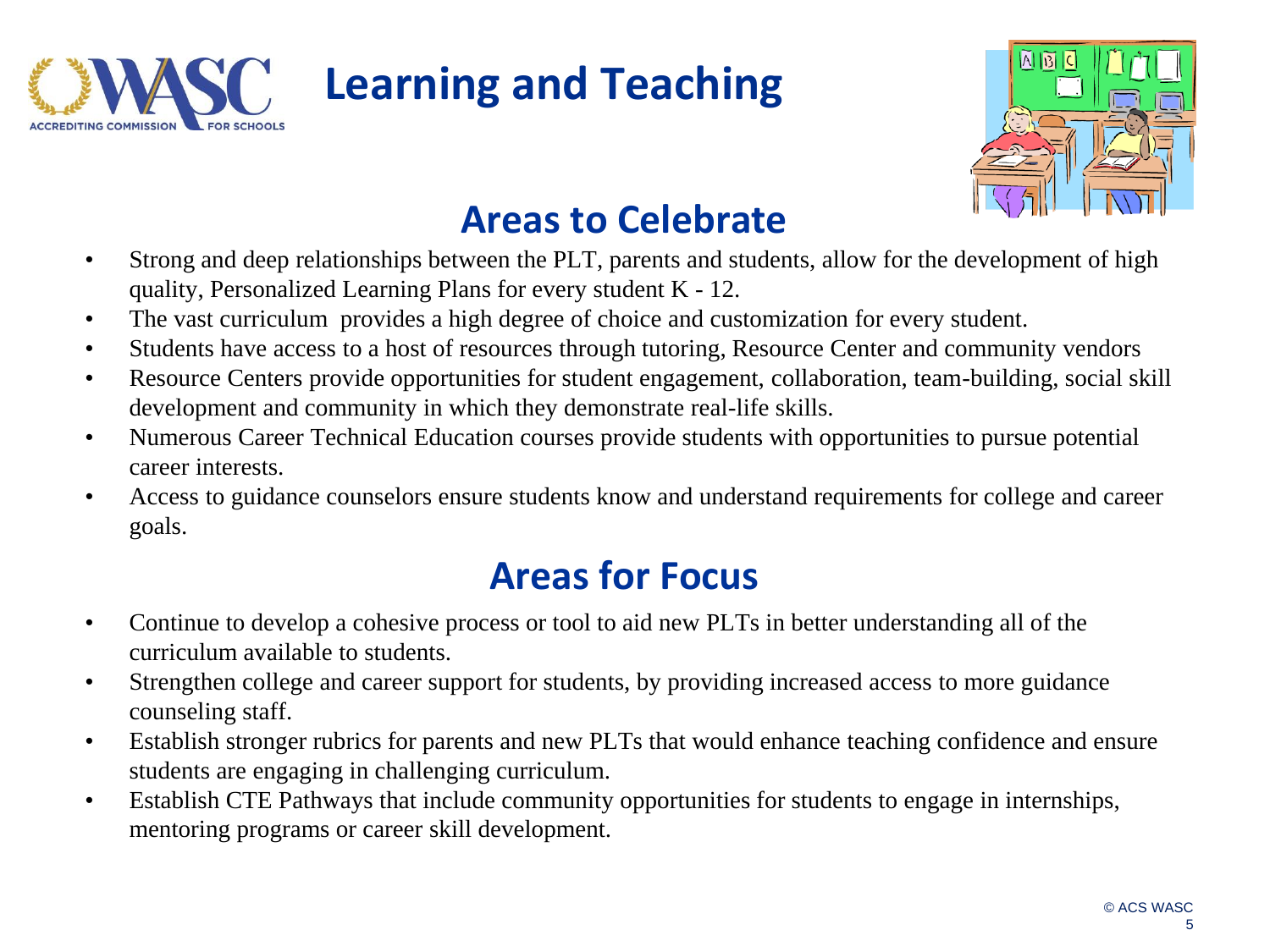# **Assessment and Accountability**



# **Areas to Celebrate**

- Through the hiring of a Data Manager, GLC SBSC has made improvements in the data gathering and analysis process to track and monitor student academic progress and achievement.
- A collective community of teachers and parents collaborate to ensure student learning and attainment of academic standards.
- Use of formal and informal assessment of student learning provides a broad and meaningful picture of student achievement and gaps in learning.
- Frequent communication between teachers, parents and students provide opportunities for the school to better understand what improvements/supports may be needed for the student.

- School staff is hungry for data, and further sharing of the data schoolwide may deliver a wider range of understanding for program improvement opportunities.
- Use data findings to guide opportunities and possibly narrow LCAP focus by aligning long-term goals and streamlining tasks so that the school can effectively measure growth in identified key areas.
- Improve participation rate in assessments (iReady, Interim, and CAASPP Summative Assessments), to allow teacher and leadership to better analyze student needs and create alignment of professional development for staff.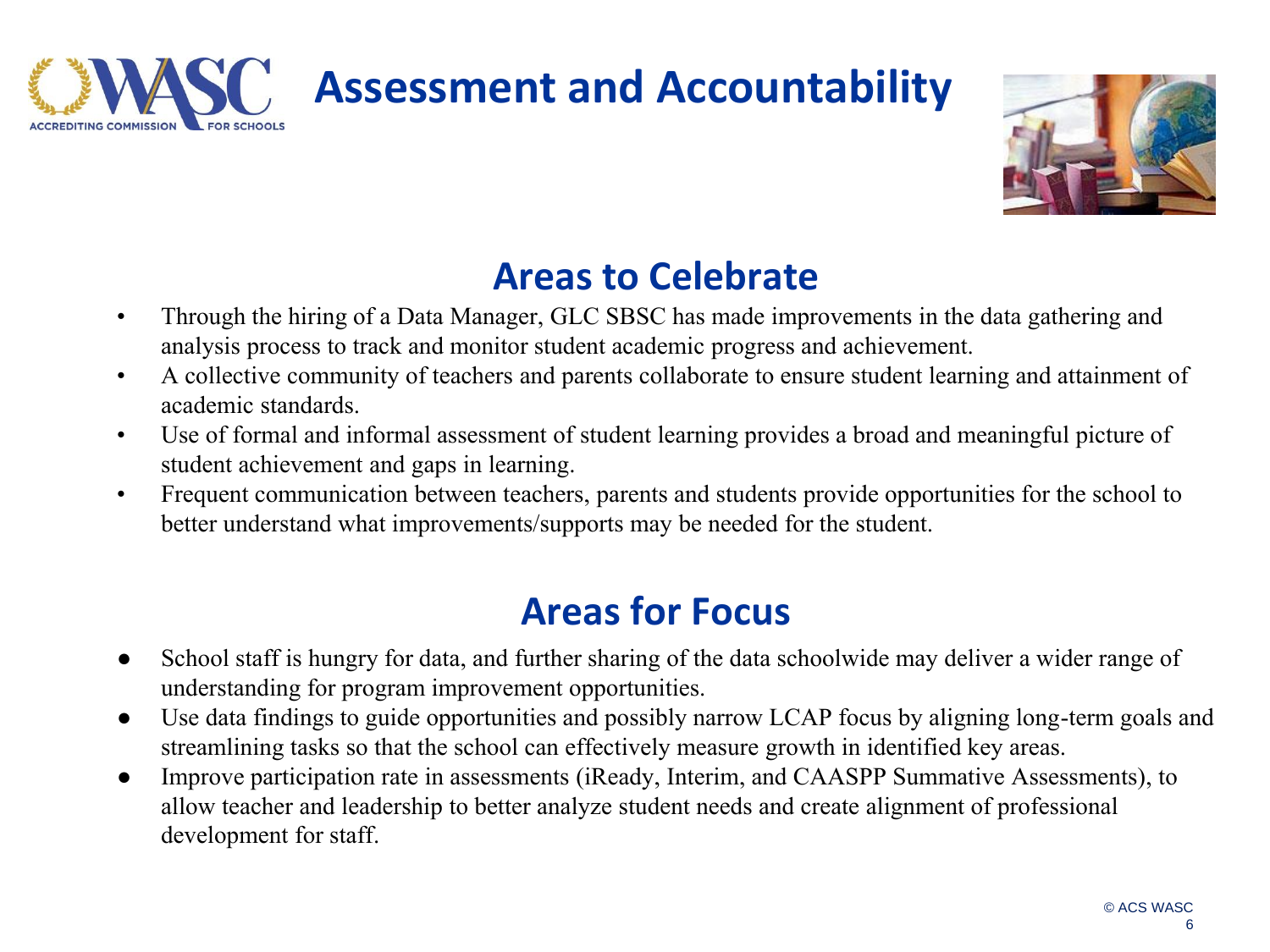

# **School Culture and Support for Student Personal, Social-Emotional, and Academic Growth**

## **Areas to Celebrate**

- A personalized learning environment where all students are valued and parents are recognized as a vital member of their child's academic success.
- Students and parents, in conjunction with their Personalized Learning Teacher, encourage extracurricular activities related to the students' individual interests.
- SMART Goals are created and reviewed during monthly Personalized Learning Plan meetings and I-Can standards are discussed for standard mastery.
- Early intervention support systems are in place based on student i-Ready benchmark data collected throughout the year.

- Continue to develop, implement and provide easily accessible and appropriate Social Emotional support resources, to ensure timely responses for overall student wellbeing.
- GLC SBCS does provide many avenues of support that encourages academic success of students. Continue to develop and implement your MTSS plan as a collaborative structure to identify and track student instructional interventions.

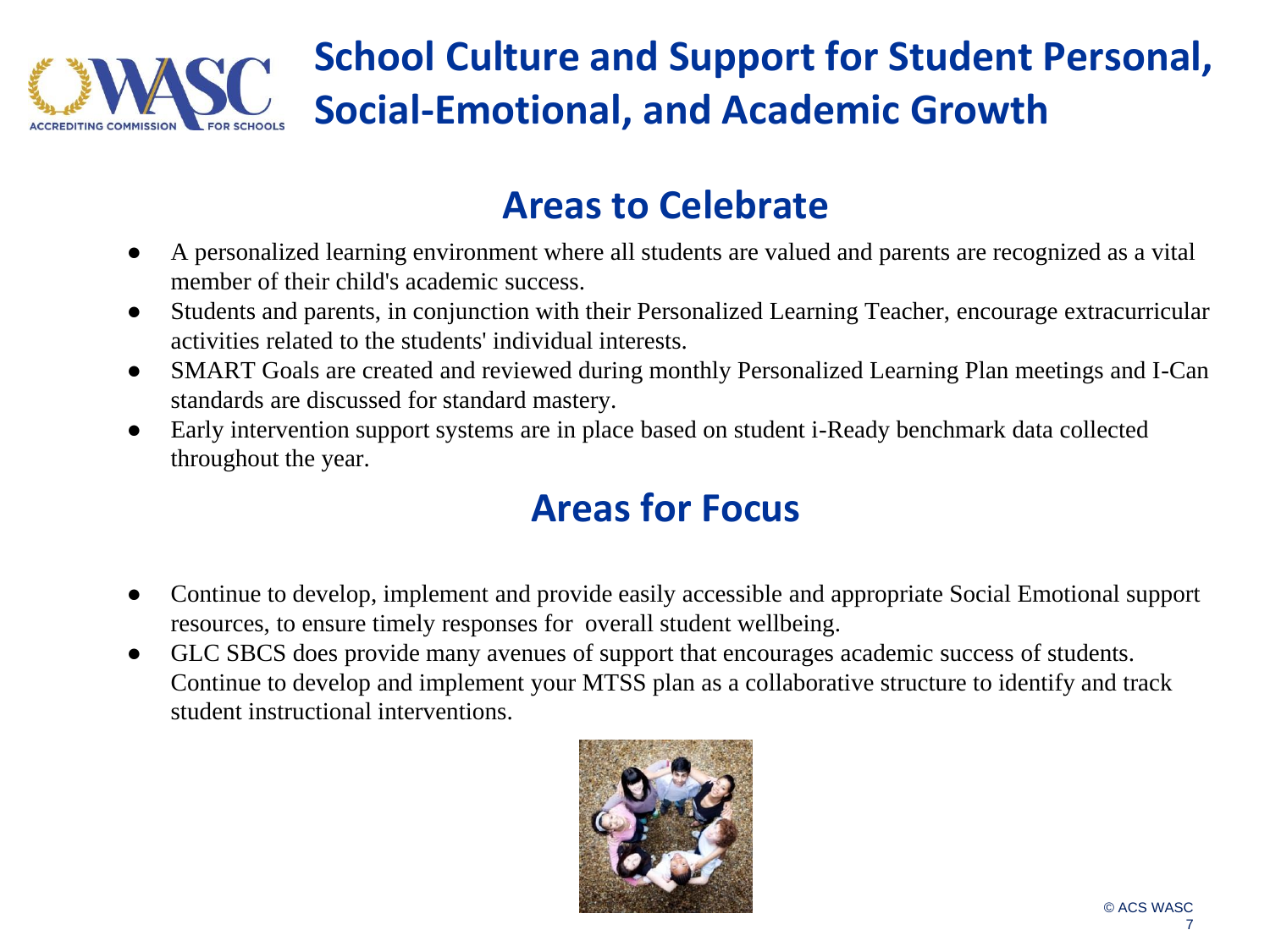

- **The entire GLC SBSC staff is very committed to creating a highly personalized learning experience for every student, resulting in meaningful opportunities that enable each student to reach their highest level of learning potential.**
- **Long-term relationships between GLC SBSC staff and the families they serve, address the need of the whole child and create a safe, trusting environment; resulting in far-reaching benefits for each student.**
- **The vast standards-based curriculum and multiple scaffolded learning experiences, ensure that all students meet grade-level standards and as they prepare for postsecondary life.**

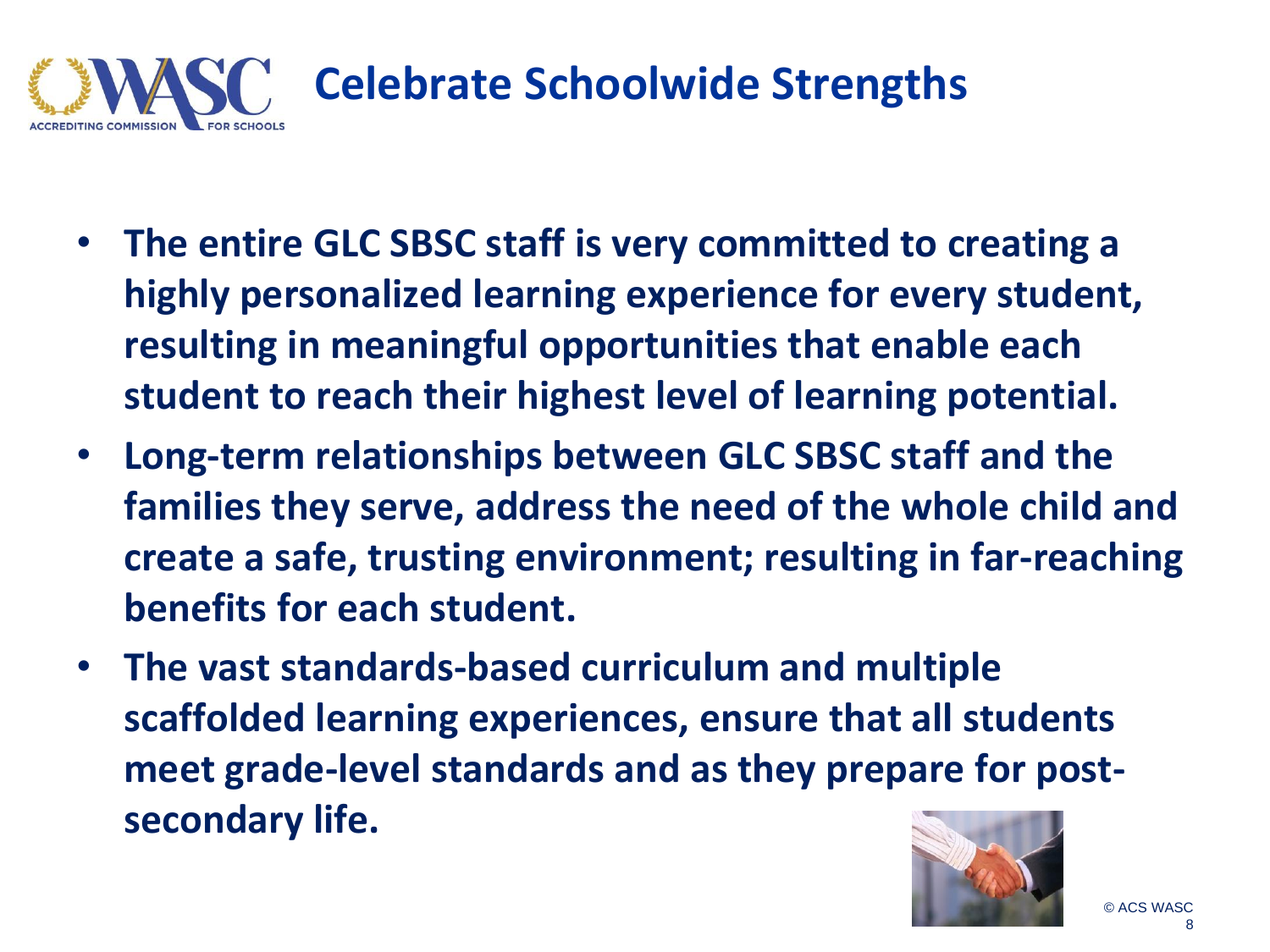

### **The self-study identified and work should continue on:**

- **Align Schoolwide Learner Outcomes with the school's mission and vision, to create cohesive planning and monitor the progress of the students and school.**
- **Develop, integrate and implement data informed decisionmaking practices on a regular basis, that targets and monitors LCAP goals focused on a culture of academic growth and high achievement for all students, while involving the entire school community in the process.**
- **Continue implementing programs and practices that provide social-emotional support for all stakeholders.**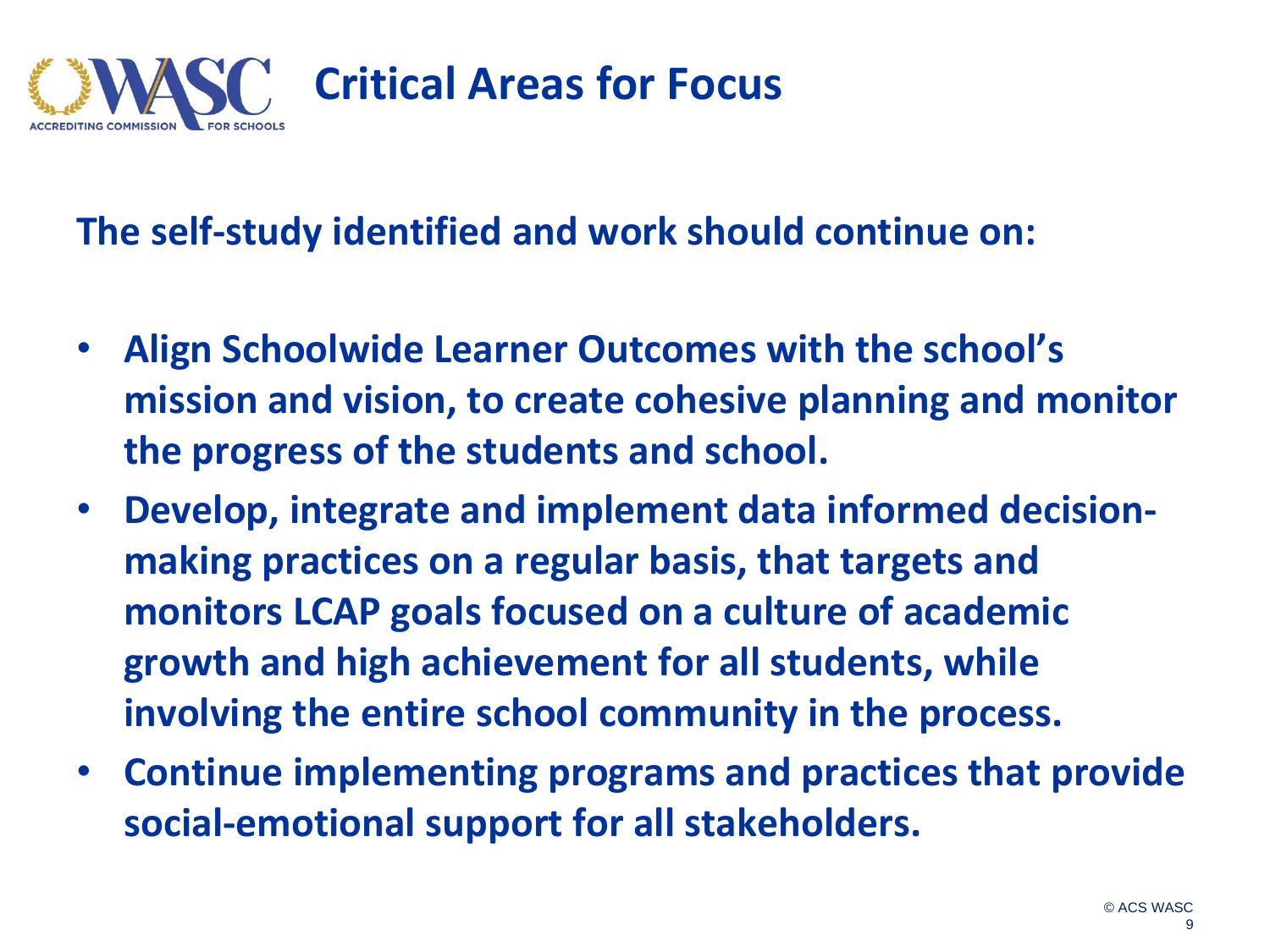

**As you plan and implement your work, include:**

- **Continue to use stakeholder feedback (surveys, LP meetings, parent advisory council, student ASB)**
- **Continue to develop and integrate data dashboards that inform stakeholders in goal attainment progress, while also identifying gaps in programs and curriculum.**
- **Implement professional development that supports the evolving Schoolwide Learner Outcomes and major student learner needs.**
- **Continue to identify a broader array of opportunities for students to engage in experiences that will prepare them for post-secondary life (internships, college fairs, job fairs, community volunteer programs, gap year programs, dual enrollment)**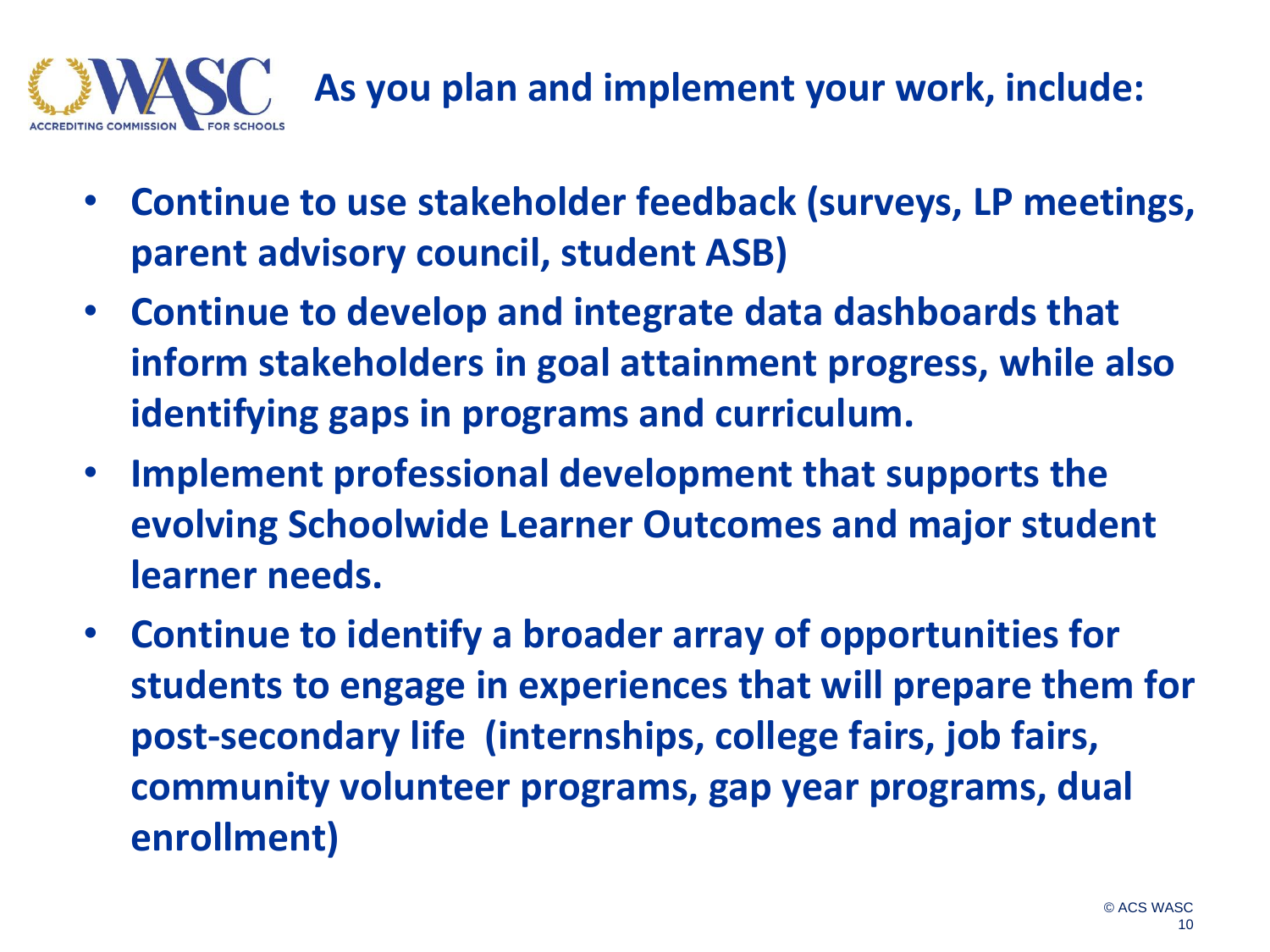# **Making It Happen: Ongoing Work**



- **Align LCAP, strategic planning and charter renewal criteria and update/review progress annually (at a minimum).**
- **Broaden parent outreach and continue to create community-building opportunities based on geographic needs for families, to increase stakeholder participation and sense of belonging.**
- **Continue evaluating professional development for teachers and facilitators to ensure that students are provided with challenging and coherent curriculum that increases critical skills and academic development for the 21st century.**